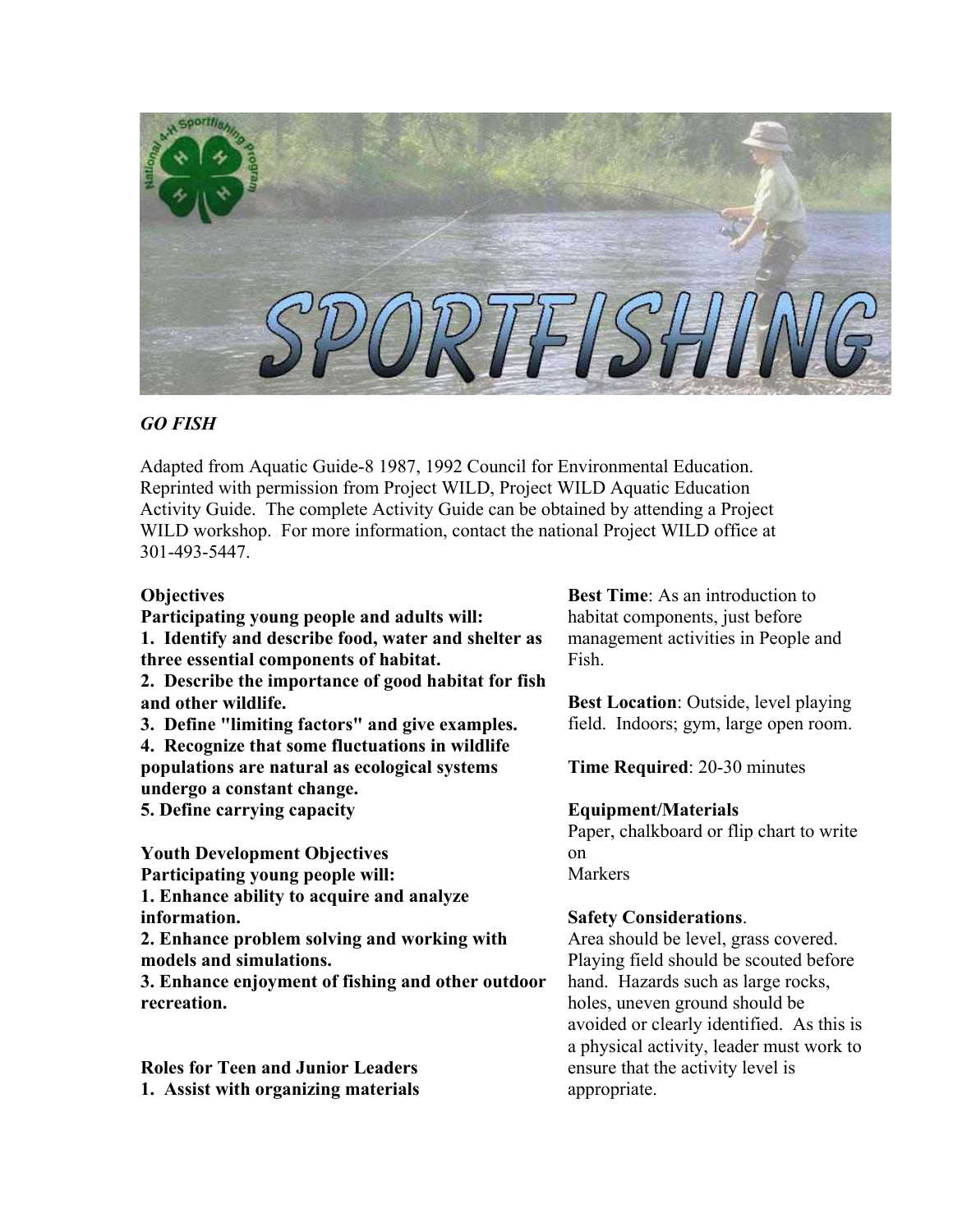| 2. Conduct inspection of site for safety             |                                      |
|------------------------------------------------------|--------------------------------------|
| considerations                                       | <b>References</b>                    |
| 3. Record keeping                                    | Caduto, M. J., 1985, Pond and Brook: |
| 4. Serve as predators in extension activity          | a Guide to Nature in Freshwater      |
| 5. Serve as fish in simulation                       | <i>Environments</i> , Prentice Hall, |
|                                                      | Englewood Cliffs NJ                  |
| <b>Potential Parental Involvement</b>                | ISBN 0-87451-509-2                   |
| 1. See "Roles for Teen and Junior Leaders" above.    |                                      |
|                                                      | Schmidt, B, 1991, Sportfishing and   |
| <b>Evaluation Activities/Suggestions</b>             | Aquatic Resources Handbook, pp 69-   |
| 1. Create tables of limiting factors for common      | 86, Kendall Hunt Publishing, Dubuque |
| sportfish.                                           | IA                                   |
| 2. Explain how limiting factors influence fishing    | ISBN 0-8403-6599-3                   |
| success.                                             |                                      |
| 3. Explain the factors, which influence populations. | Schmidt, B, 1997, Advanced           |
|                                                      | Sportfishing and Aquatic Resources   |
|                                                      | Handbook, pp 81-110, Kendall Hunt    |
|                                                      | Publishing, Dubuque IA. ISBN 0-7872- |
|                                                      | $3544 - x$                           |

**Lesson Outline** 

| <b>Presentation</b>                                                                                                                                              | <b>Application</b>                                                                                                                                                                                                                                                                                                                                       |
|------------------------------------------------------------------------------------------------------------------------------------------------------------------|----------------------------------------------------------------------------------------------------------------------------------------------------------------------------------------------------------------------------------------------------------------------------------------------------------------------------------------------------------|
|                                                                                                                                                                  | Introduction: This activity demonstrates the influence<br>of three of the four habitat components: food, water<br>and shelter (space being the fourth) on populations.<br>Also demonstrates how populations fluctuate and<br>habitat determines carrying capacity.                                                                                       |
| I. Youth count by fours                                                                                                                                          | 1. Mark two parallel lines on the ground about 20 ft.<br>apart.                                                                                                                                                                                                                                                                                          |
| II. Ones become fish<br>III. Two's, three's and four's become<br>habitat                                                                                         | 2. DIRECT youth to count off by fours. EXPLAIN<br>that the ones are now fish and go to one line. The<br>twos, threes, and fours are habitat components and<br>together they line up on the other line Bthe habitat line.                                                                                                                                 |
| <b>IV. Habitat components</b><br>A. Food<br><b>B.</b> Water<br>Includes water quality,<br>temperature<br>C. Shelter<br><b>Shelter from predators,</b><br>current | 3. ASK youth what habitat components are necessary<br>for life. They should say food, water, shelter and<br>perhaps oxygen.<br><b>EXPLAIN</b> that the fish (the 1's) will need to find<br>food, water and shelter in the habitat. Also <b>EXPLAIN</b><br>that in this simulation, THEY WILL ONLY NEED<br><b>TO FIND ONE COMPONENT at a time.</b> In the |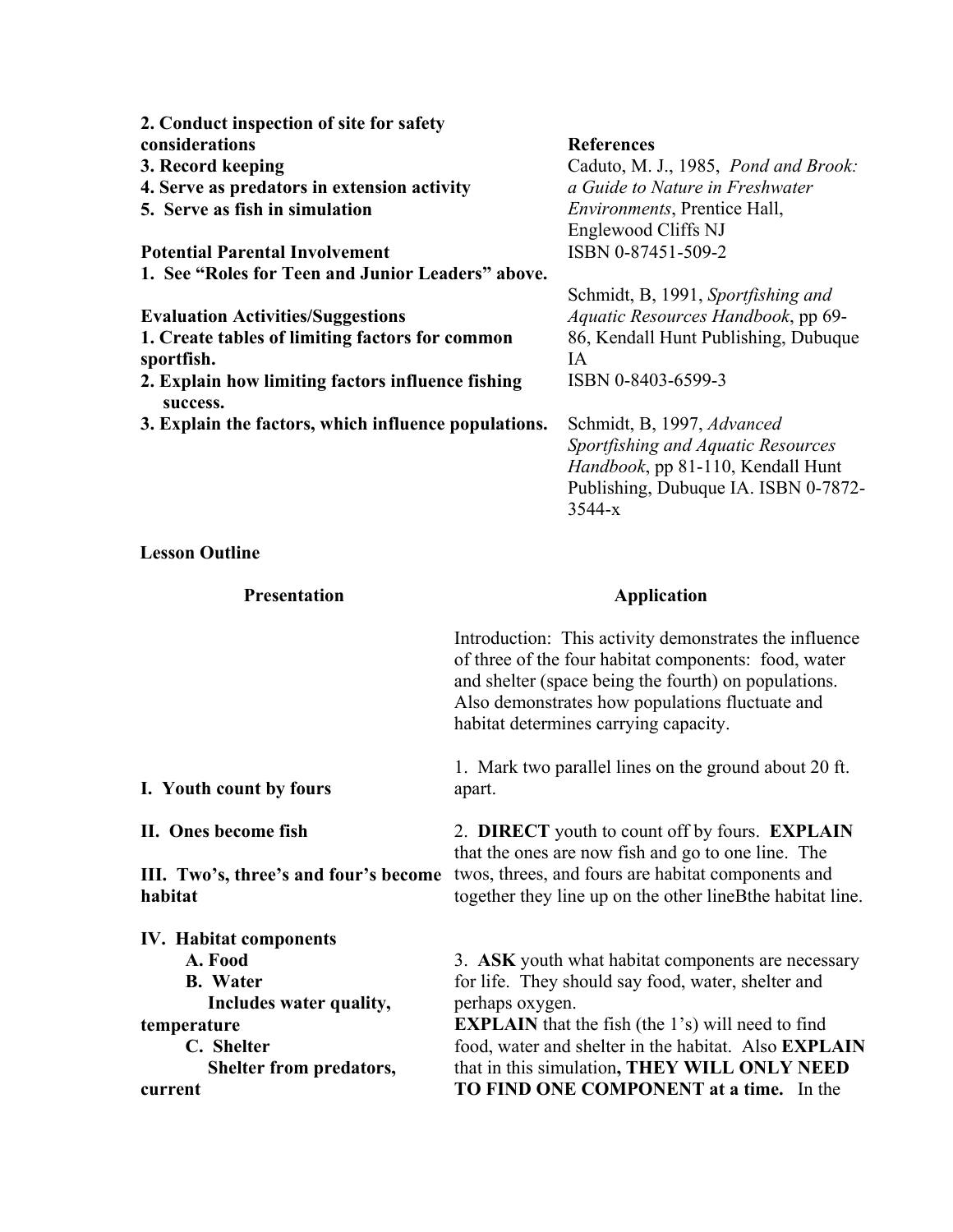**V. When needs are meet, population increases** 

**VI. When needs are not met, population decreases.** 

**VI. Environmental conditions that change the habitat, change the population.** 

**VII. Predators also serve as limiting factors for their prey. Conversely the prey can limit the predator population.** 

natural world, fish need all components in right amount. When a fish is looking for food, it should **SIGNAL** that by clamping its hands over its stomach. When looking for water, it puts its hands over its mouth. When looking for shelter, it holds its hands together over its head. A fish can choose to look for any one of its needs during each round of the activity. A fish cannot change what it is looking for once it has seen what is available.

4. The 2s, 3s, and 4s are food, water, and shelter. Each youth can choose at the beginning of each round which component he or she will be during that round.. They use the same **SIGNALS** as the fish, and they cannot change in the middle of a round.

5. The game starts with all players lined up on their respective line and with their backs turned to the youth on the other line.

6. The group leader begins the first round by **ASKING** all the youth to choose what they will be and then make that sign.

7. When you see that the youth are ready, count "**ONE....TWO....THREE....GO FISH."** At that point the youth turn to face each other while they continue to hold their signs.

8. When the **fish see** the habitat component they need, they are to **run to it and tag it.** Each fish must hold the sign until getting to the habitat component person with the same sign. Each fish that reaches its necessary habitat component takes that component back to the "fish" side. This simulates the population increasing. When more than one fish reaches a habitat component, the youth who gets there first survives. Any fish that **fails to find its food, water, or shelter dies and becomes part of the habitat**. That is, in the next round, the fish that died is a habitat component and so is available as food, water or shelter to the fish that are still alive. **Habitat components stay in place on their line until a fish takes them.** If no fish needs a particular habitat component during a round, the habitat component just stays where it is in the habitat line. The habitat person can change which component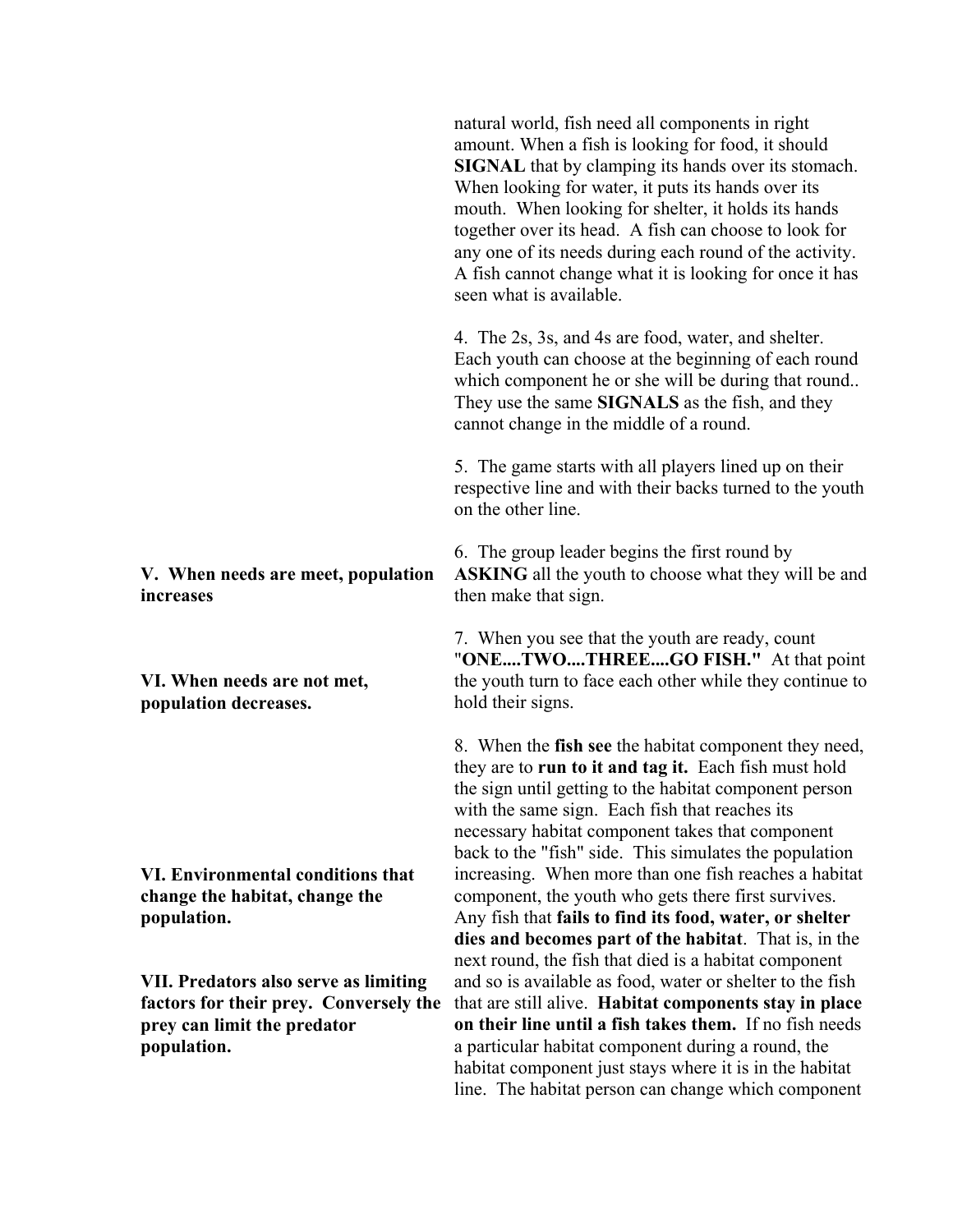it is from round to round.

Optional: manipulate the habitat to make more or less of a limiting factor. This simulates drought, floods, and other conditions, which will impact the population.

Optional: add one or two predators to the middle of the playing field. These predators can only catch one fish per round. Compare/contrast population numbers with and without predators.

9. **RECORD** the number of fish at the beginning of the game and at the end of each round. At the end of at least five rounds, **GATHER** the youth together to **DISCUSS** the activity. Encourage them to talk about what they saw. For **example**, they saw a small school of fish begin by finding more than enough of its habitat needs. The population of fish expanded over two to three rounds of the game, until the habitat was depleted and there was not sufficient food, water and shelter for all the members of the school. At that point, the fish starved or died of thirst or lack of shelter and they returned to the habitat.

10. Using the paper and marker, **CREATE A CHART** depicting each round. Numbers of fish are on the vertical axis, while years are the horizontal axis. The number of fish at the beginning of the game and at the end of each round represent the number of fish in a series of years. The beginning of the game is year one and each round is an additional year.

11. **ASK** youth to discuss what happened to the population as the habitat components changed, as the population increased or decreased.

## **Lesson Narrative**

All organisms have specific habitat needs. They will only survive and reproduce in places where those needs are met. How those needs are metBquantity and quality influence the numbers of that organism. That is they limit the population and are called limiting factors.

There are three general categories of needs: food, water (includes water temp, quality etc) and shelter (includes shelter from predators, current). These needs change depending on age of organism. That is the food needs of a very young trout are different than a lunker.

**VII. Biologists calculate population estimates, charts and graphs.** 

- **A. Determine carrying capacity**
- **B. Determine limiting factors.**